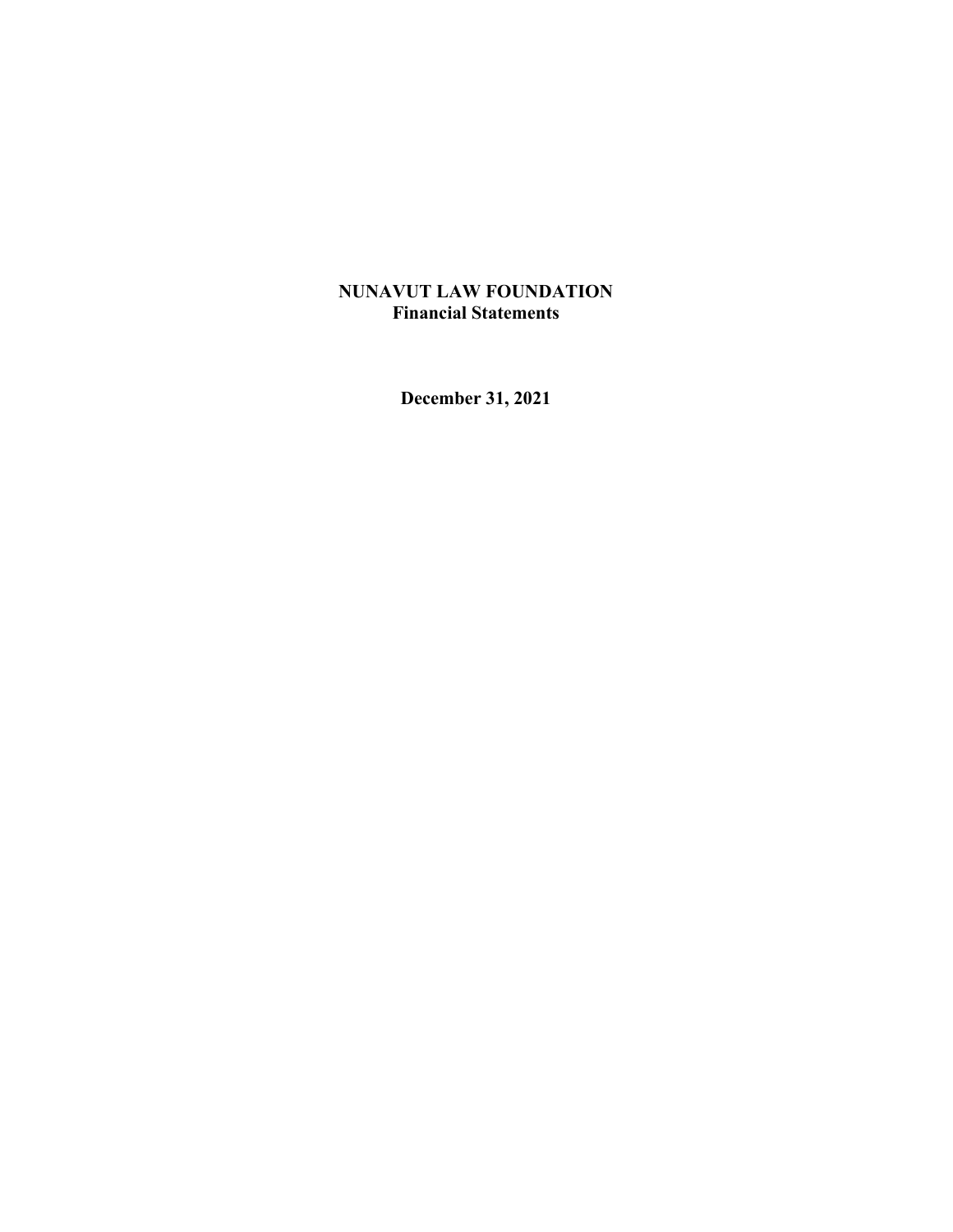## **Page**

## **INDEPENDENT AUDITOR'S REPORT**

### **FINANCIAL STATEMENTS**

| Statement I         | <b>Statement of Operations</b>          |                |
|---------------------|-----------------------------------------|----------------|
| Statement II        | Statement of Changes in Members' Equity | $\mathfrak{D}$ |
| Statement III       | <b>Statement of Financial Position</b>  |                |
| <b>Statement IV</b> | Statement of Cash Flows                 |                |
|                     | Notes to the Financial Statements       | $5 - 6$        |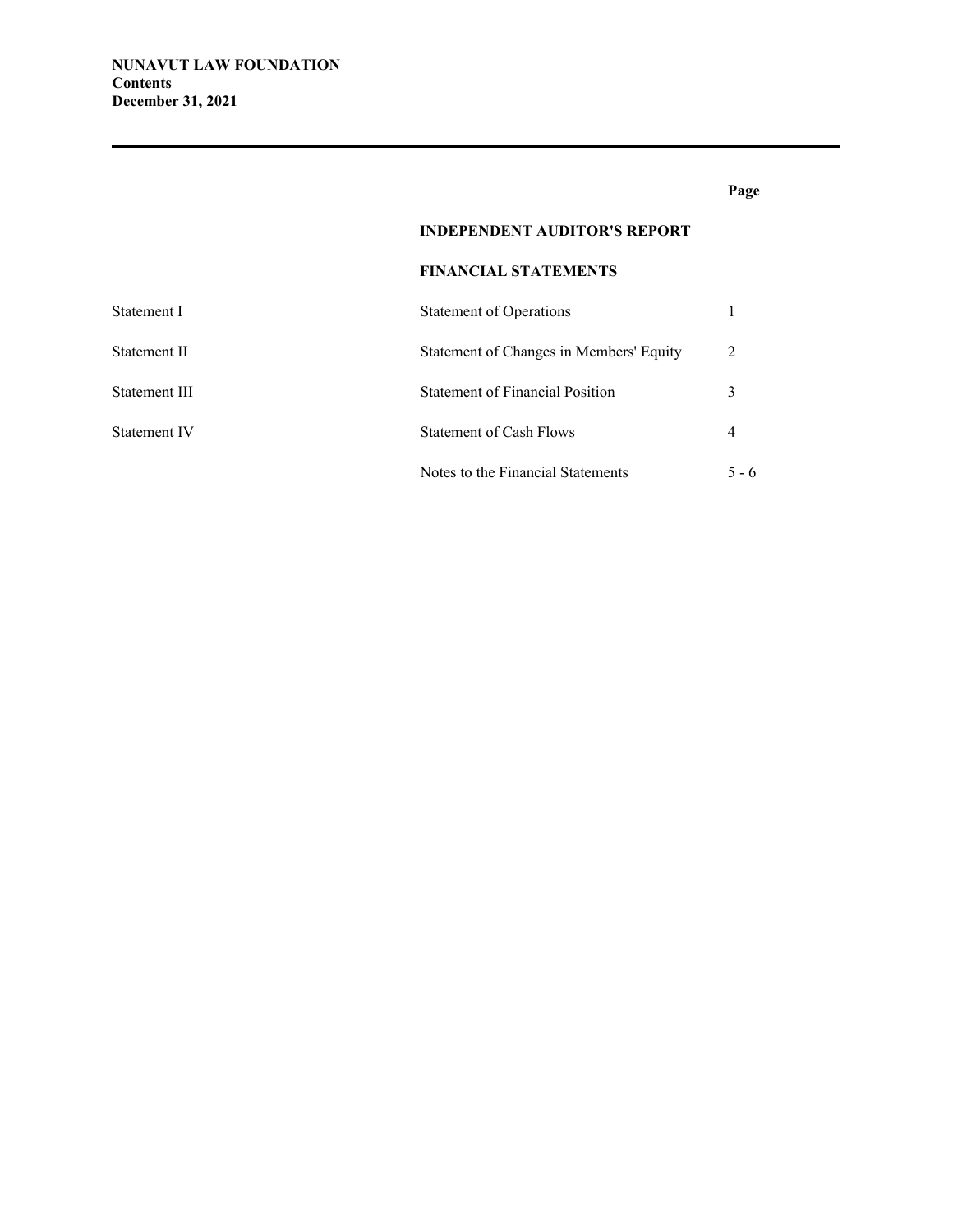

**CHARTERED PROFESSIONAL ACCOUNTANTS** 

P.O. Box 20072, 4910 - 50th Street 2nd Floor EPR Yellowknife Building Yellowknife, NT X1A 3X8

Phone: (867) 669-0242 Fax: (867) 669-7242

www.epryellowknife.ca

**INDEPENDENT AUDITOR'S REPORT**

To the Members of the **Nunavut Law Foundation**

## *Opinion*

We have audited the financial statements of the Nunavut Law Foundation, which comprise the statement of financial position as at December 31, 2021, and the statements of operations, changes in members' equity and cash flows for the year then ended, and notes to the financial statements, including a summary of significant accounting policies.

In our opinion, the accompanying financial statements present fairly, in all material respects, the financial position of the Foundation as at December 31, 2021, and its results of operations and its cash flows for the year then ended in accordance with ASNPO.

### *Basis for Opinion*

We conducted our audit in accordance with Canadian generally accepted auditing standards. Our responsibilities under those standards are further described in the Auditor's Responsibilities for the Audit of the Financial Statements section of our report. We are independent of the Foundation in accordance with the ethical requirements that are relevant to our audit of the financial statements in Canada, and we have fulfilled our other ethical responsibilities in accordance with these requirements. We believe that the audit evidence we have obtained is sufficient and appropriate to provide a basis for our opinion.

### *Responsibilities of Management and Those Charged with Governance for the Financial Statements*

Management is responsible for the preparation and fair presentation of the financial statements in accordance with ASNPO, and for such internal control as management determines is necessary to enable the preparation of financial statements that are free from material misstatement, whether due to fraud or error.

In preparing the financial statements, management is responsible for assessing the Foundation's ability to continue as a going concern, disclosing, as applicable, matters related to going concern and using the going concern basis of accounting unless management either intends to liquidate the Foundation or to cease operations, or has no realistic alternative but to do so.

Those charged with governance are responsible for overseeing the Foundation's financial reporting process.

## *Auditor's Responsibilities for the Audit of the Financial Statements*

Our objectives are to obtain reasonable assurance about whether the financial statements as a whole are free from material misstatement, whether due to fraud or error, and to issue an auditor's report that includes our opinion. Reasonable assurance is a high level of assurance, but is not a guarantee that an audit conducted in accordance with Canadian generally accepted auditing standards will always detect a material misstatement when it exists. Misstatements can arise from fraud or error and are considered material if, individually or in the aggregate, they could reasonably be expected to influence the economic decisions of users taken on the basis of these financial statements. As part of an audit in accordance with Canadian generally accepted auditing standards, we exercise professional judgment and maintain professional skepticism throughout the audit. We also:

- Identify and assess the risks of material misstatement of the financial statements, whether due to fraud or error, design and perform audit procedures responsive to those risks, and obtain audit evidence that is sufficient and appropriate to provide a basis for our opinion. The risk of not detecting a material misstatement resulting from fraud is higher than for one resulting from error, as fraud may involve collusion, forgery, intentional omissions, misrepresentations, or the override of internal control.
	- Obtain an understanding of internal control relevant to the audit in order to design audit procedures that are appropriate in the circumstances, but not for the purpose of expressing an opinion on the effectiveness of the Foundation's internal control.

An Independent Canadian Member of AGN International

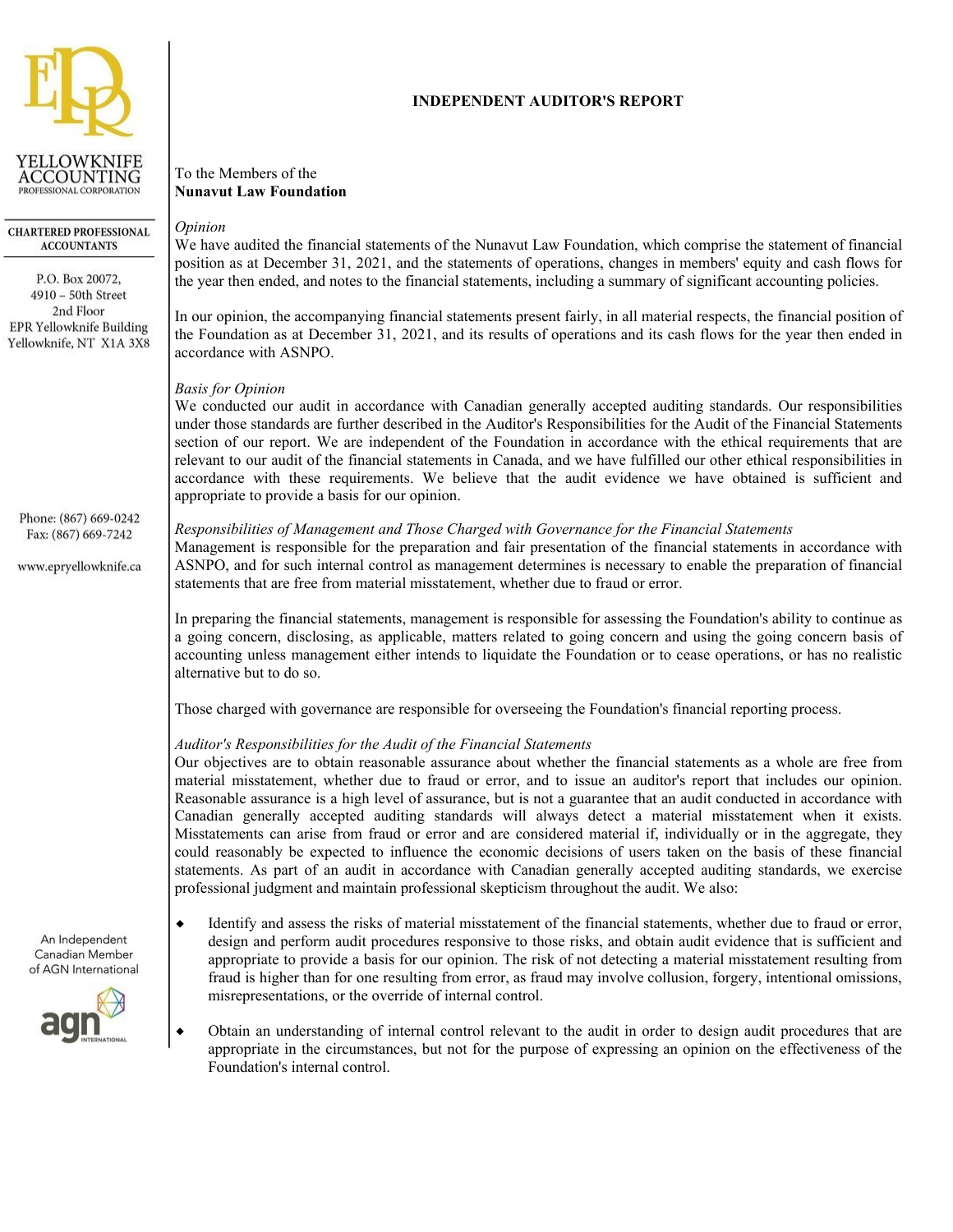#### **INDEPENDENT AUDITOR'S REPORT, continued**

- Evaluate the appropriateness of accounting policies used and the reasonableness of accounting estimates and related disclosures made by management.
- Conclude on the appropriateness of management's use of the going concern basis of accounting and, based on the audit evidence obtained, whether a material uncertainty exists related to events or conditions that may cast significant doubt on the Foundation's ability to continue as a going concern. If we conclude that a material uncertainty exists, we are required to draw attention in our auditor's report to the related disclosures in the financial statements or, if such disclosures are inadequate, to modify our opinion. Our conclusions are based on the audit evidence obtained up to the date of our auditor's report. However, future events or conditions may cause the Foundation to cease to continue as a going concern.
- Evaluate the overall presentation, structure and content of the financial statements, including the disclosures, and whether the financial statements represent the underlying transactions and events in a manner that achieves fair presentation.

We communicate with those charged with governance regarding, among other matters, the planned scope and timing of the audit and significant audit findings, including any significant deficiencies in internal control that we identify during our audit.

EPR Yellow Knife Accounting PMF. Corp.

Yellowknife, NWT March 16, 2022

*EPR Yellowknife Accounting Professional Corporation* Chartered Professional Accountants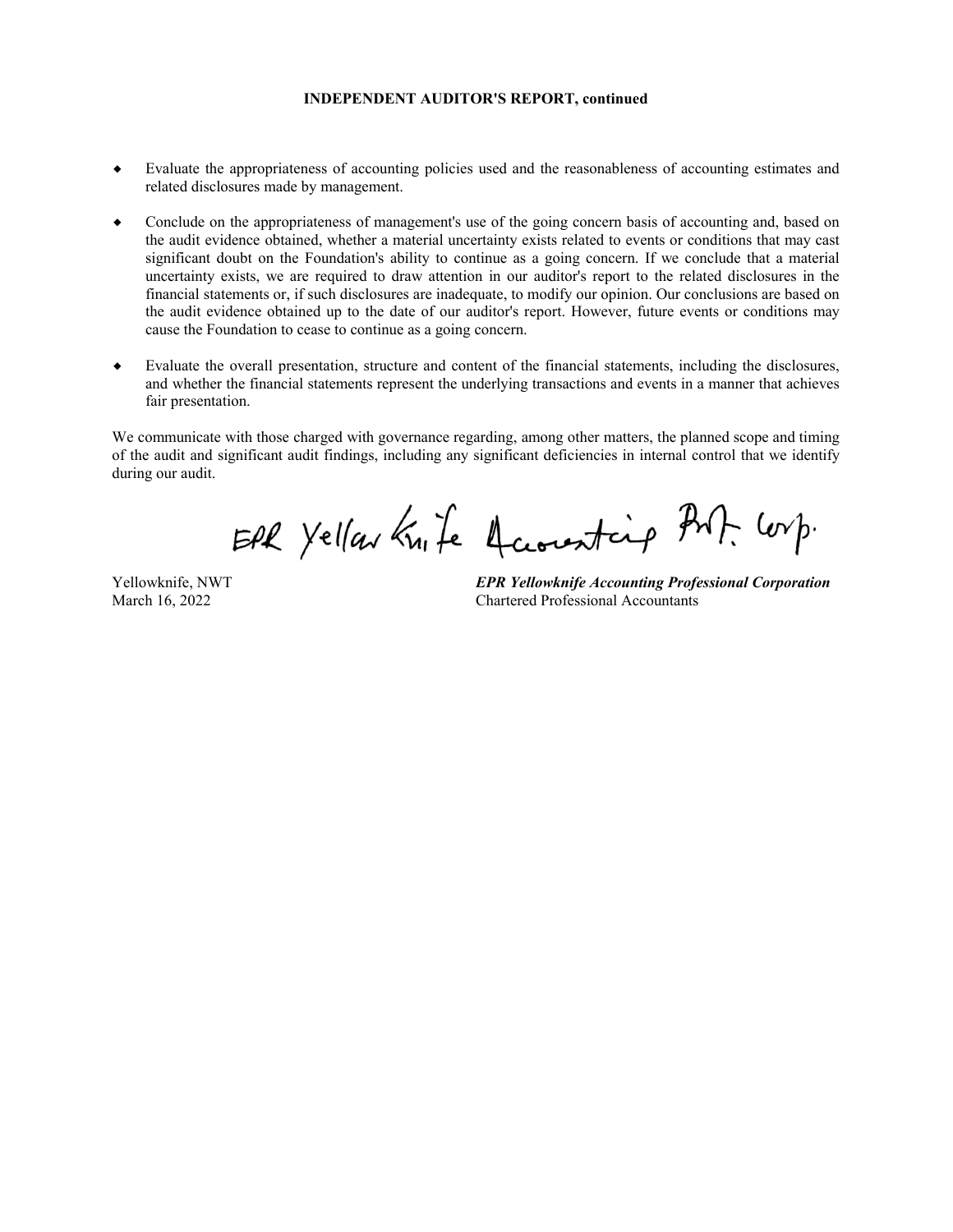### **NUNAVUT LAW FOUNDATION Statement of Operations For the year ended December 31, 2021**

|                                               | 2021         |               | 2020   |
|-----------------------------------------------|--------------|---------------|--------|
| <b>Revenues</b>                               |              |               |        |
| Member levies                                 | \$<br>38,100 | <sup>\$</sup> | 38,175 |
| Investment income                             | 1,688        |               | 1,469  |
| Unrealized gain on investments                | 7,417        |               | 13,242 |
| Gain on sale of investments                   | 7,577        |               | 5,084  |
|                                               |              |               |        |
|                                               | 54,782       |               | 57,970 |
|                                               |              |               |        |
| <b>Expenditures</b>                           |              |               |        |
| Awards and grants                             | 8,554        |               | 16,169 |
| Interest and bank charges                     | 167          |               | 154    |
| Administration                                | 7,533        |               | 7,314  |
| Professional fees                             | 4,074        |               | 6,582  |
|                                               |              |               |        |
|                                               | 20,328       |               | 30,219 |
| Excess of revenues over expenses for the year | \$<br>34,454 | \$            | 27,751 |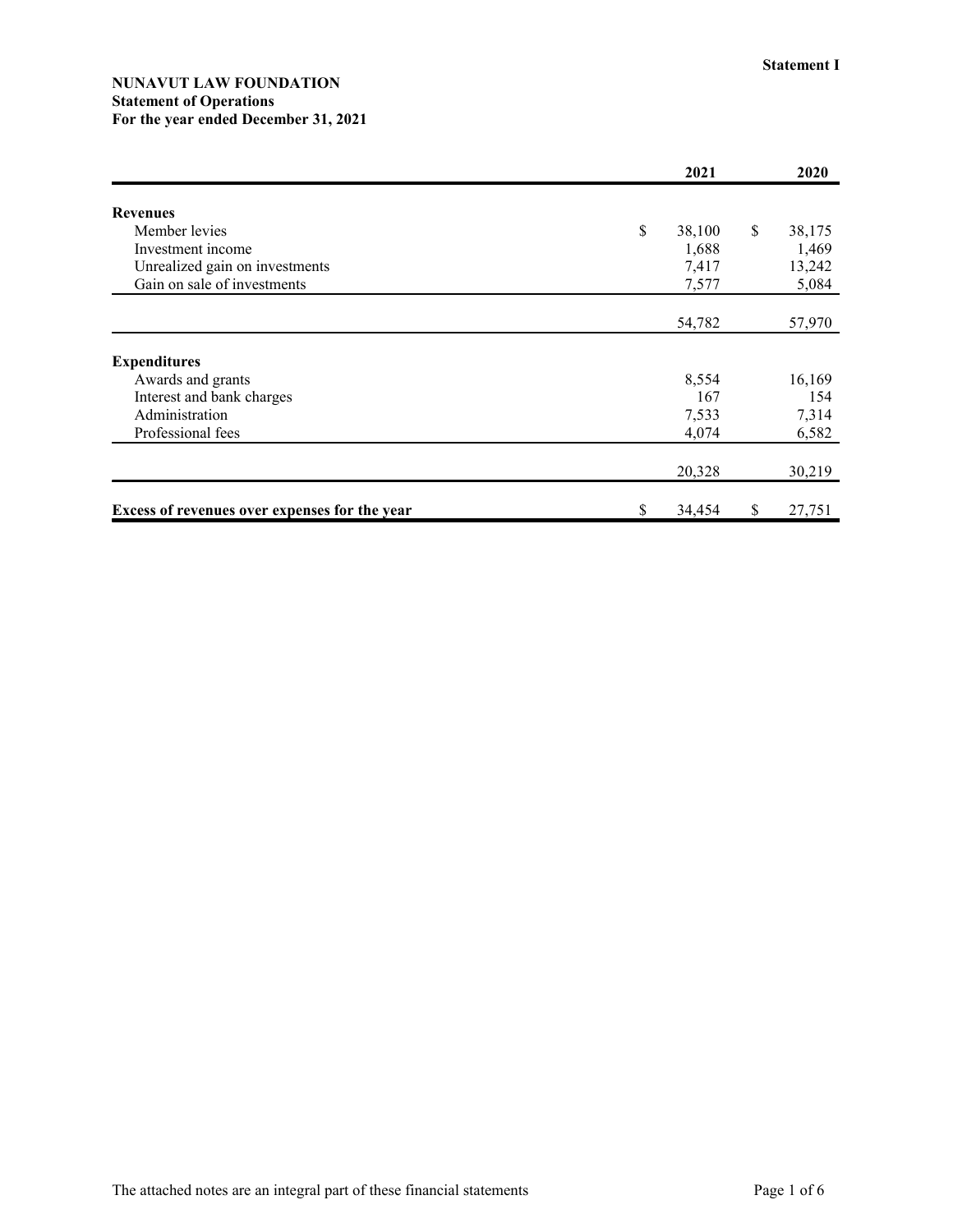### **NUNAVUT LAW FOUNDATION Statement of Changes in Members' Equity For the year ended December 31, 2021**

|                                               |    | 2021    |    | 2020    |
|-----------------------------------------------|----|---------|----|---------|
| <b>Balance</b> , opening                      | S. | 288,339 | S. | 260,588 |
| Excess of revenues over expenses for the year |    | 34,454  |    | 27,751  |
| <b>Balance, closing</b>                       |    | 322,793 |    | 288,339 |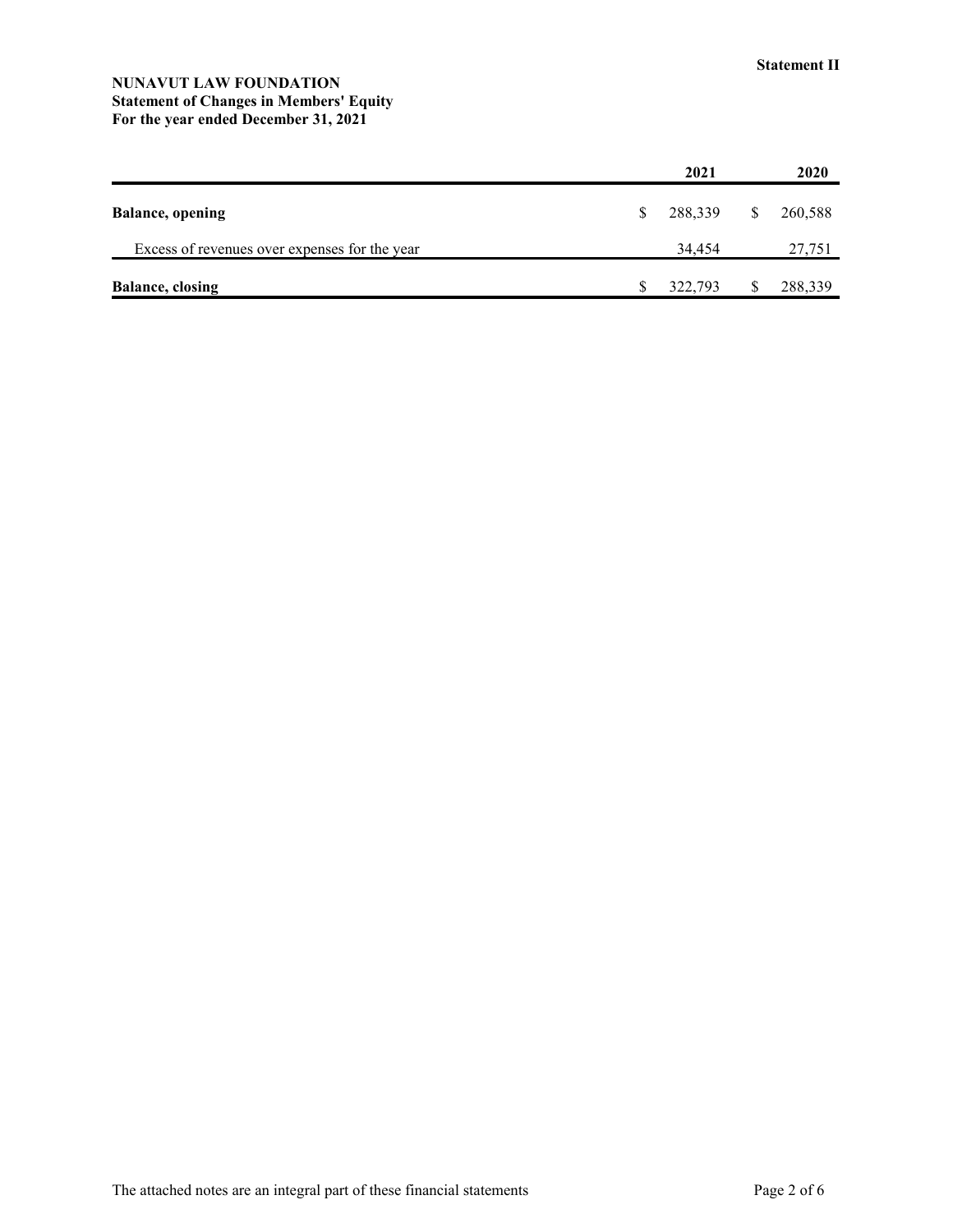### **NUNAVUT LAW FOUNDATION Statement of Financial Position** As at December 31, 2021

|                                          | 2021          | 2020          |
|------------------------------------------|---------------|---------------|
| <b>ASSETS</b>                            |               |               |
| Current                                  |               |               |
| Cash                                     | \$<br>22,513  | \$<br>9,666   |
| Marketable securities                    | 288,397       | 271,715       |
| Prepaid expenses                         | 3,333         | 3,333         |
| Due from Law Society of Nunavut          | 13,100        | 8,175         |
|                                          | \$<br>327,343 | \$<br>292,889 |
| <b>LIABILITIES</b>                       |               |               |
| Current                                  |               |               |
| Accounts payable and accrued liabilities | \$<br>4,550   | \$<br>4,550   |
| <b>Uunrestricted fund</b>                | 322,793       | 288,339       |
|                                          | \$<br>327,343 | \$<br>292,889 |

# APPROVED ON BEHALF OF THE BOARD

 $\frac{1}{\sqrt{2}}$  Chairperson

Affent

Director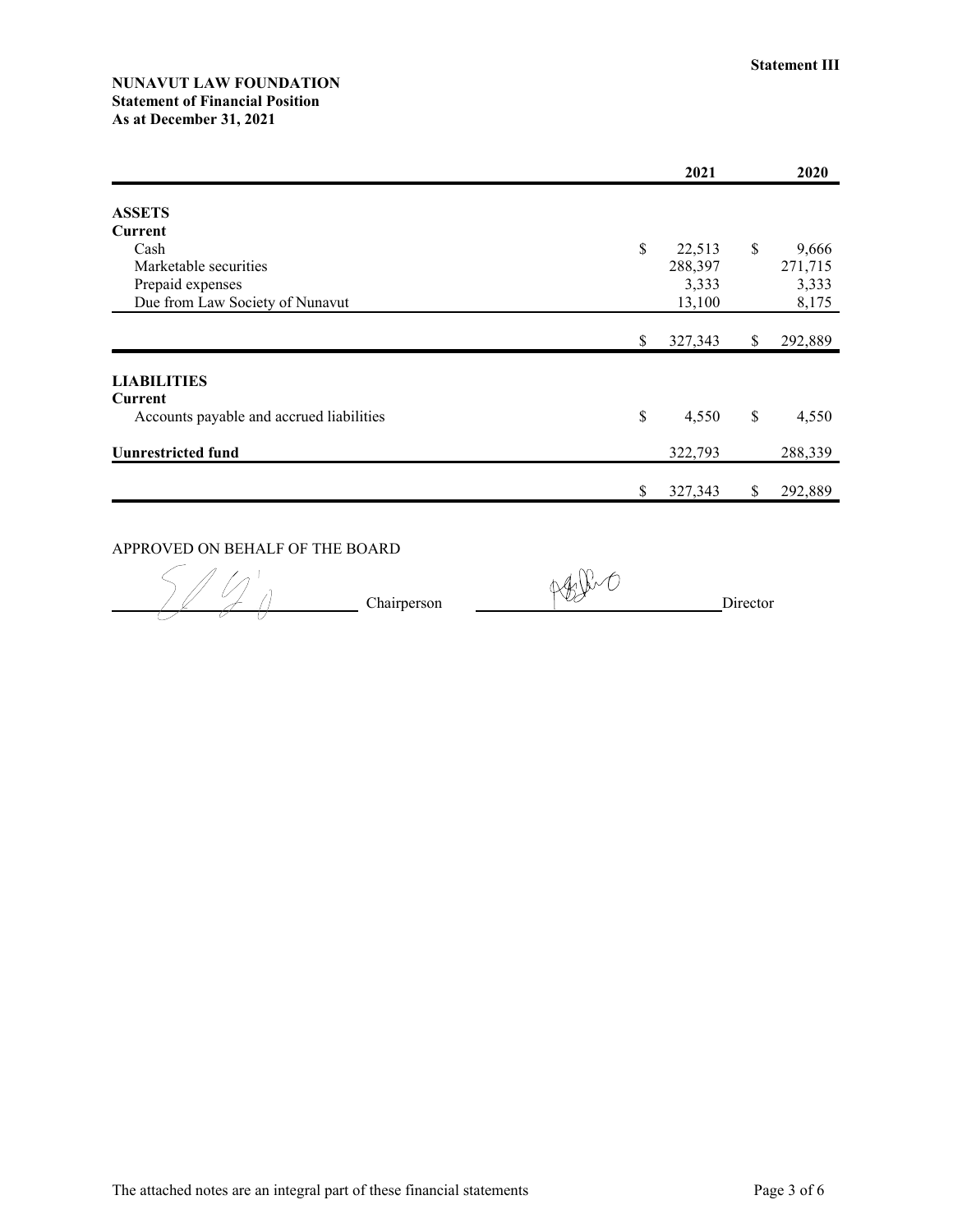### **NUNAVUT LAW FOUNDATION Statement of Cash Flows For the year ended December 31, 2021**

|                                                      |    | 2021     |              | 2020     |
|------------------------------------------------------|----|----------|--------------|----------|
| <b>Operating activities</b>                          |    |          |              |          |
| Excess of revenues over expenses                     | \$ | 34,454   | <sup>S</sup> | 27,751   |
| Change in non-cash working capital items             |    |          |              |          |
| (Increase) decrease in marketable securities         |    | (16,682) |              | (19,796) |
| Increase in due from law society of nunavut          |    | (4,925)  |              | (2,767)  |
| Increase in accounts payable and accrued liabilities |    |          |              |          |
| Increase in cash                                     |    | 12,847   |              | 5,189    |
| Cash, opening                                        |    | 9,666    |              | 4,477    |
| Cash, closing                                        | S  | 22,513   | S            | 9,666    |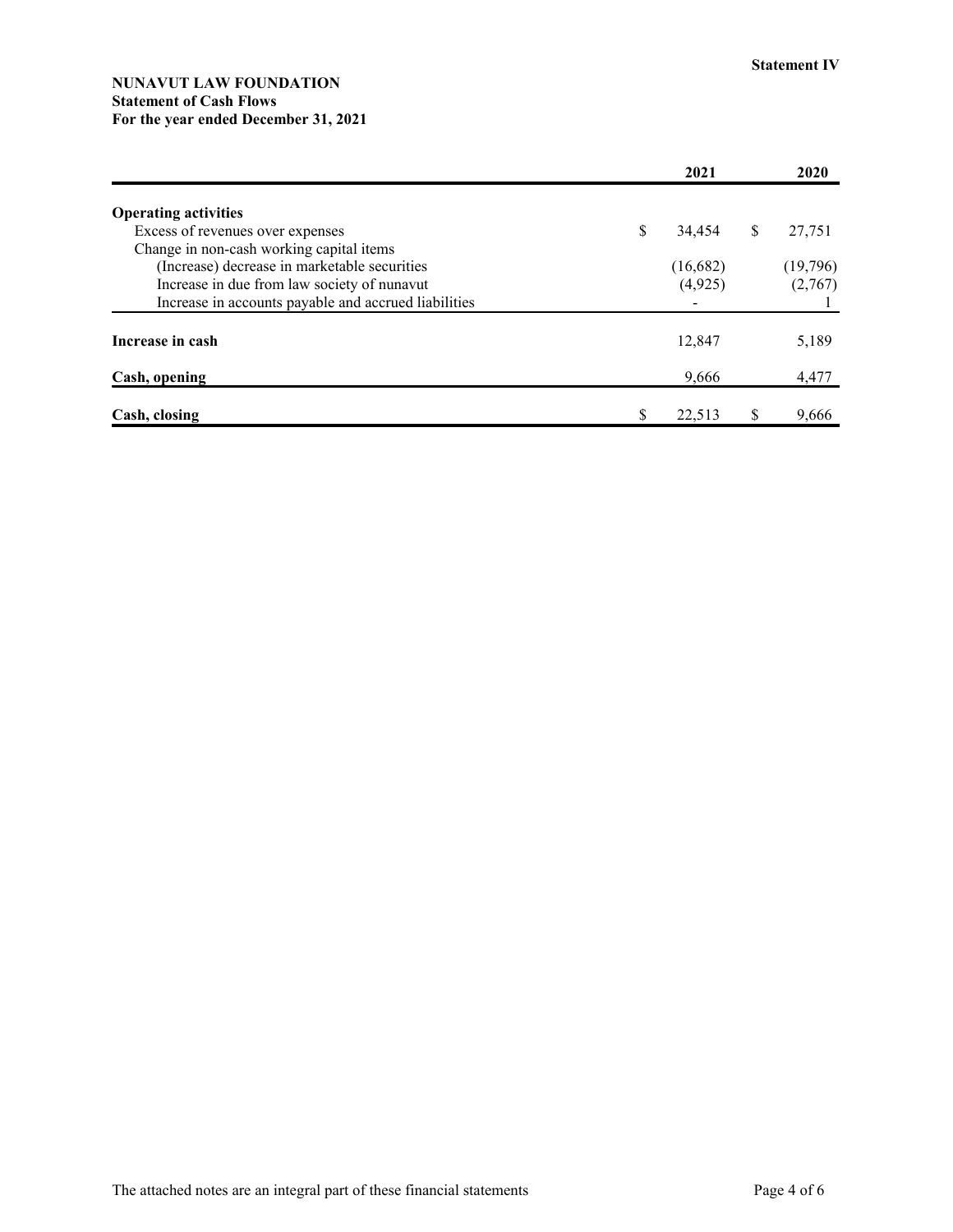#### 1. **NATURE OF OPERATIONS**

Nunavut Law Foundation is incorporated under the Legal Profession Act of Nunavut. The purpose of the foundation is to conduct research, establish law libraries and contribute to the legal education of members and the people of Nunavut.

The foundation is a not-for-profit organization and is exempt from income tax under Sec.  $149(1)(l)$  of the Income Tax Act (Canada).

#### 2. **SUMMARY OF SIGNIFICANT ACCOUNTING POLICIES**

The Foundation applies the Canadian accounting standards for not-for-profit organizations.

(a) *Cash*

Cash consists of balances with financial institutions.

(b) *Temporary Investments*

Temporary investments are recorded at market value. Cost for the current year is \$266,388 (2020 - \$258,851). Unrealized gains and losses are recorded directly to the statement of operations.

(c) *Revenue recognition*

Interest and investment income and member levies are recognized as revenue in the period in which they are received or receivable if the amount can be reasonably estimated and collection is reasonably assured.

(d) *Fund accounting*

The Unrestricted Fund accounts for the Foundation's general operating and administrative activities.

(e) *Contributed services*

Volunteers contribute a significant number of hours to the Foundation in carrying out its service delivery activities. Due to the difficulty of determining their fair value, contributed services are not recognized in the financial statements.

(f) *Use of estimates*

The preparation of financial statements in conformity with Canadian accounting standards for not-for-profit organizations requires management to make estimates and assumptions that affect the reported amounts of assets and liabilities, the disclosure of contingent assets and liabilities at the date of the financial statements and the reported amounts of revenue and expenses during the year. Significant item subject to such estimates and assumptions include the valuation of temporary investments and amounts due to and from the Law Society of Nunavut. Actual results could differ from those estimates.